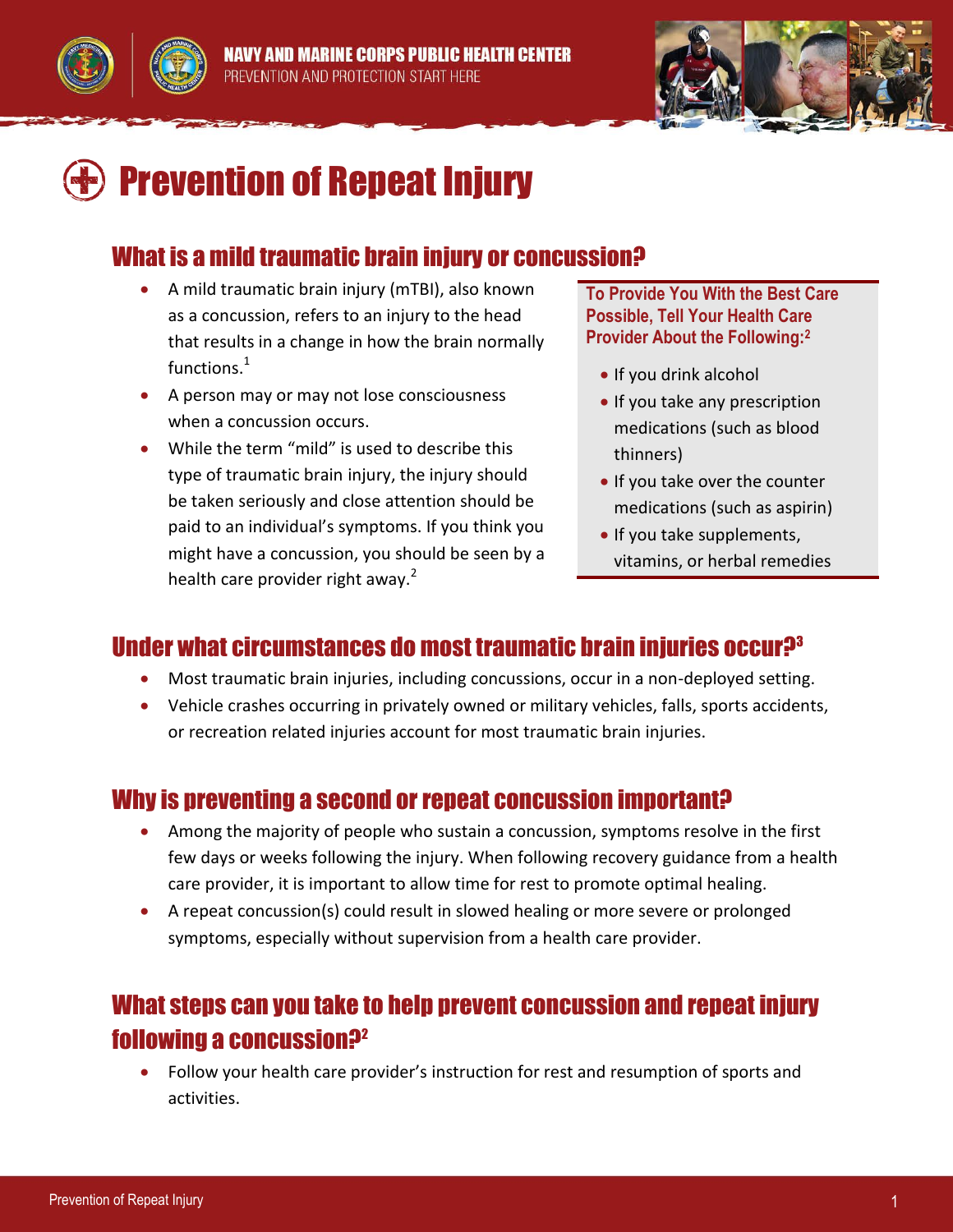





- Avoid drinking alcohol.
- Do not drive a vehicle or operate recreational equipment after drinking alcohol or taking prescription medication, which can interfere with your ability to drive or make decisions.
- Do not ride as a passenger in a vehicle with a driver who has been drinking alcohol or taking drugs or prescription medications, which can interfere with their ability to drive or make decisions.
- Wear a seatbelt while driving or riding as a passenger in a vehicle.
- Avoid contact sports (e.g. football, hockey). This is especially important in the time frame following a concussion in order to prevent a repeat injury.

## Return to Your Health Care Provider Immediately If You Experience the Following Symptoms After a Concussion:<sup>4</sup>

- Worsening headache Slurred speech
- Unsteadiness on feet **Canadia** Seizures
- 
- Decreasing level of alertness Unusual behavior
- 
- 
- Double vision Weakness or numbness in the arms and legs
	-
- Disorientation/confusion Something just isn't right
- Repeated vomiting

#### Additional Information

- [Defense Centers of Excellence for Psychological Health and Traumatic Brain Injury](http://www.dcoe.mil/)
- [Defense and Veterans Brain Injury Center](http://dvbic.dcoe.mil/)
- [Centers for Disease Control and Prevention](http://www.cdc.gov/TraumaticBrainInjury/index.html)
- [Brainline.org](http://www.brainline.org/)